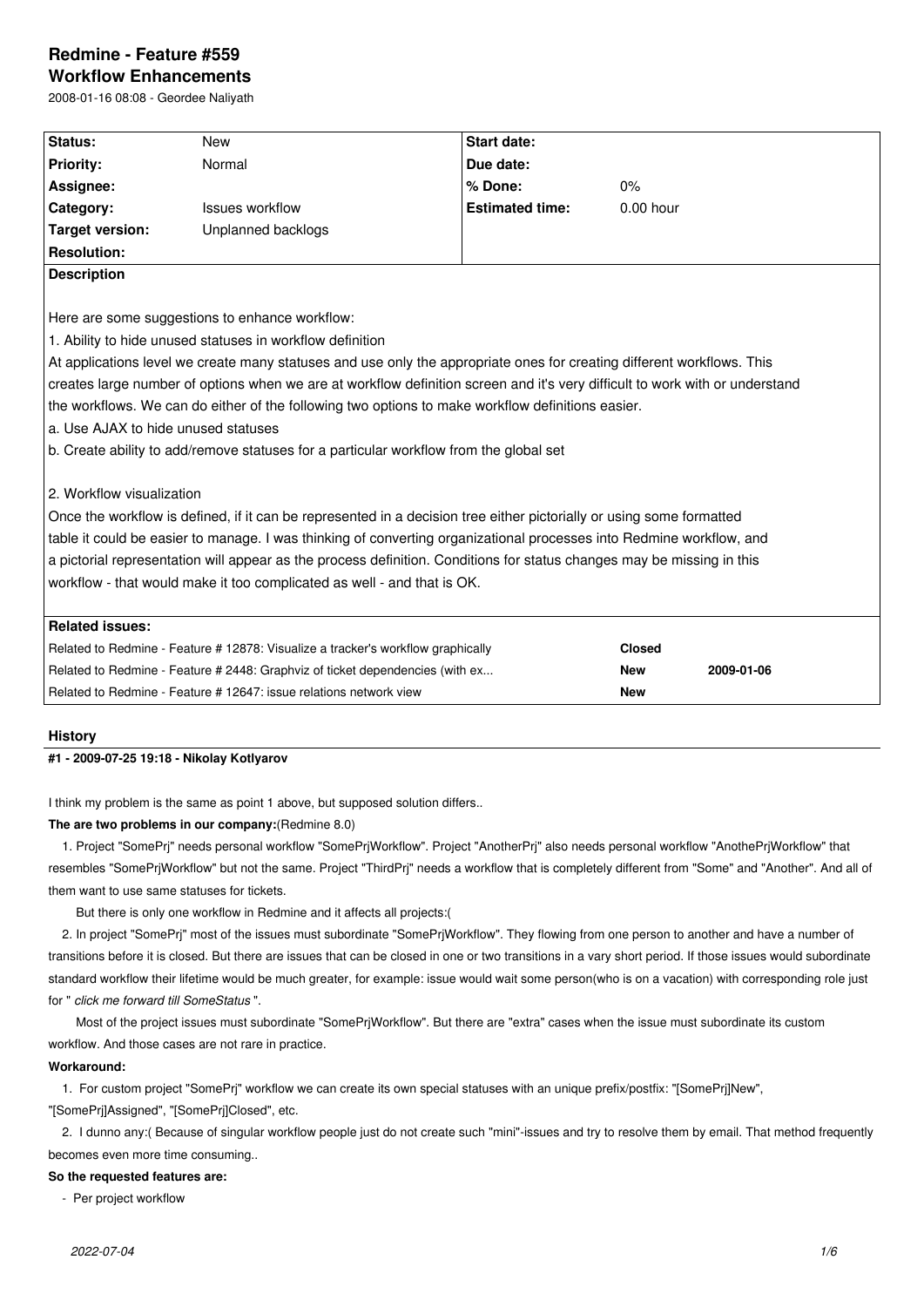- Point 2 from Geordee: +1. Some visualization would be great, cause currently it's very easy to get tangled when the statuses number increases.

P.S. Sorry for my English, i know it's bad..

#### **#2 - 2009-11-28 18:51 - Michael Ivanov**

+1

#### **#3 - 2009-12-01 11:43 - Emil Abdulnasyrov**

 $+1$ 

# **#4 - 2010-07-08 02:33 - Alex Last**

I'd say +100. this is a killer feature, which would bring Redmine much closer to systems like Atlassian Jira.

# **#5 - 2010-10-19 14:17 - Florian ROBERT**

*- File wf\_visu.JPG added*

Hello,

+1

I'm sharing the workflow definition of more than 10 trackers with other project manager and it is quite difficult and time consuming to maintain a document showing the states and transitions for everybody use.

An automatic generation of workflow visualisation like below will be great: wf\_visu.JPG

The color of the arrows represents the autorized transition by profile (manager, developper, customer)

# **#6 - 2010-12-13 07:31 - Dmitry Dusenbaev**

 $+1$ 

# **#7 - 2010-12-28 12:03 - Ruben Kruiswijk**

+1

#### **#8 - 2010-12-28 13:20 - Terence Mill**

Checkout this for "Workflow visualization"

- http://www.redmine.org/boards/3/topics/5312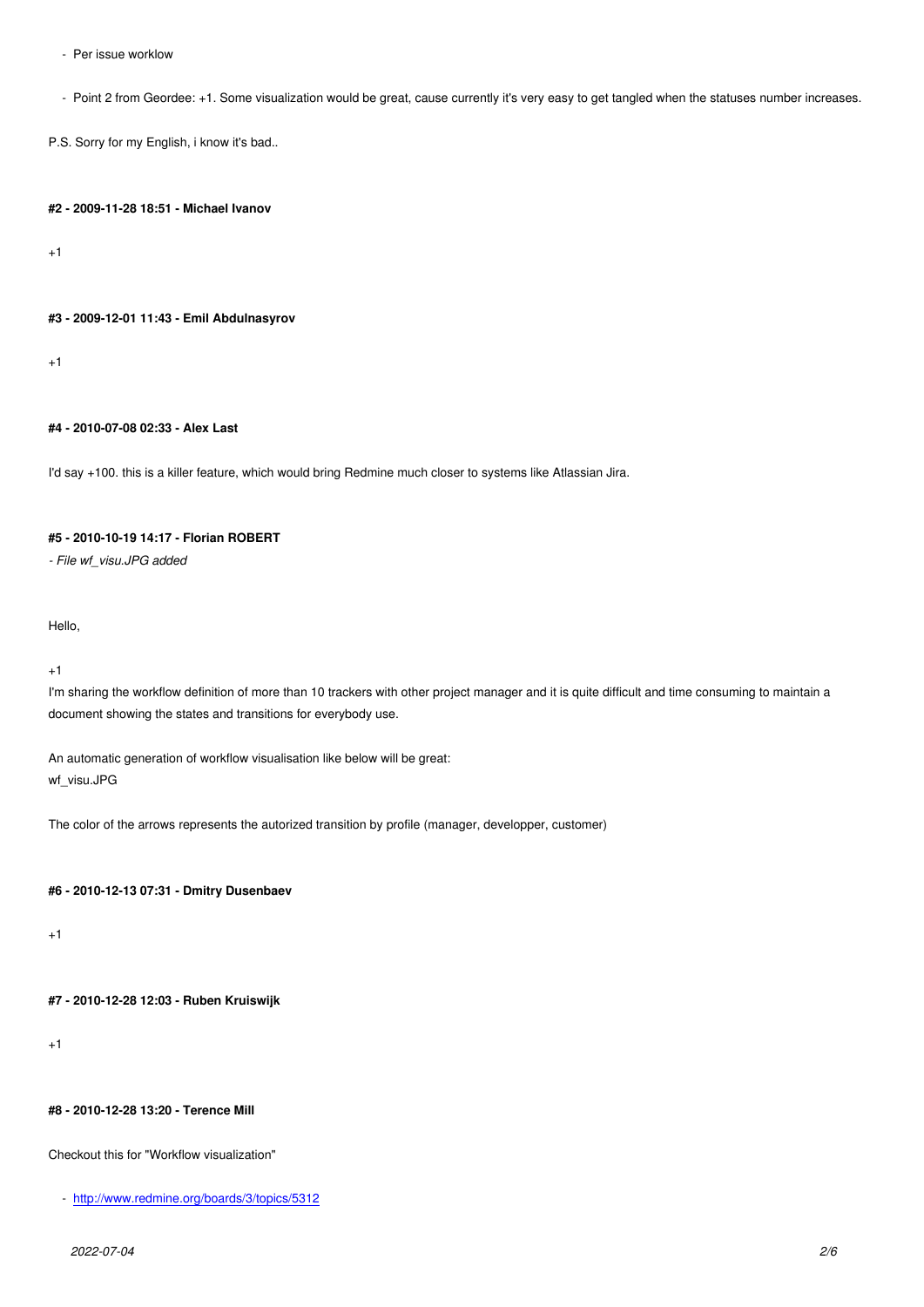#### **#9 - 2010-12-29 07:01 - Mischa The Evil**

*- File ro559-add\_workflow\_graphviz\_graph-r4574.patch added*

And here yet another implementation of a sort of "Workflow visualization" by Ryo SUETSUGU:

- Initial blog post:
	- http://d.hatena.ne.jp/suer/20100820/redmine\_viz
- Follow-up blog post:
	- http://d.hatena.ne.jp/suer/20100821/workflow\_viz\_plugin
- Quick 'n Dirty plugin introduced in second blog post:
	- [https://github.com/suer/redmine\\_workflow\\_viz](http://d.hatena.ne.jp/suer/20100820/redmine_viz)

I myse[lf have changed the patches/plugin-source slightly and m](http://d.hatena.ne.jp/suer/20100821/workflow_viz_plugin)aintain it as a private patch. I'll attach it to this issue (attach[ment:ro559-add\\_workflow\\_graphviz\\_graph-r45](https://github.com/suer/redmine_workflow_viz)74.patch).

### **#10 - 2010-12-29 11:25 - Terence Mill**

We installed the workflow\_graphviz plugin sucessfully on redmine 1.01.

#### **#11 - 2011-03-24 08:38 - Toshi MARUYAMA**

*- Category set t[o Issues workflow](https://github.com/suer/redmine_workflow_viz)*

### **#12 - 2011-04-27 10:13 - Etienne Massip**

*- Target version set to Unplanned backlogs*

#### **#13 - 2011-05-01 15:40 - Anton Lem**

Workflow visualisation +1

#### **#14 - 2011-07-18 00:06 - Terence Mill**

THe PLugin seems not to be maintained. We reported some major bugs, but to response. https://github.com/suer/redmine\_workflow\_viz/

# **#15 - 2012-01-23 [14:51 - yann](https://github.com/suer/redmine_workflow_viz/issues?sort=created&direction=desc&state=open&page=1)ick quenec'hdu**

+1

Your proposal is interesting. This implies that it is possible to make independent workflow per project, thus also independent issues statues by workflow and for each project.

In view of the evolution of IT projects to Agile methods. Workflow view could be seen with a Kanban view.

A perhaps introduce the notion of limit in the work in progress

Anton Lem wrote:

*Workflow visualisation +1*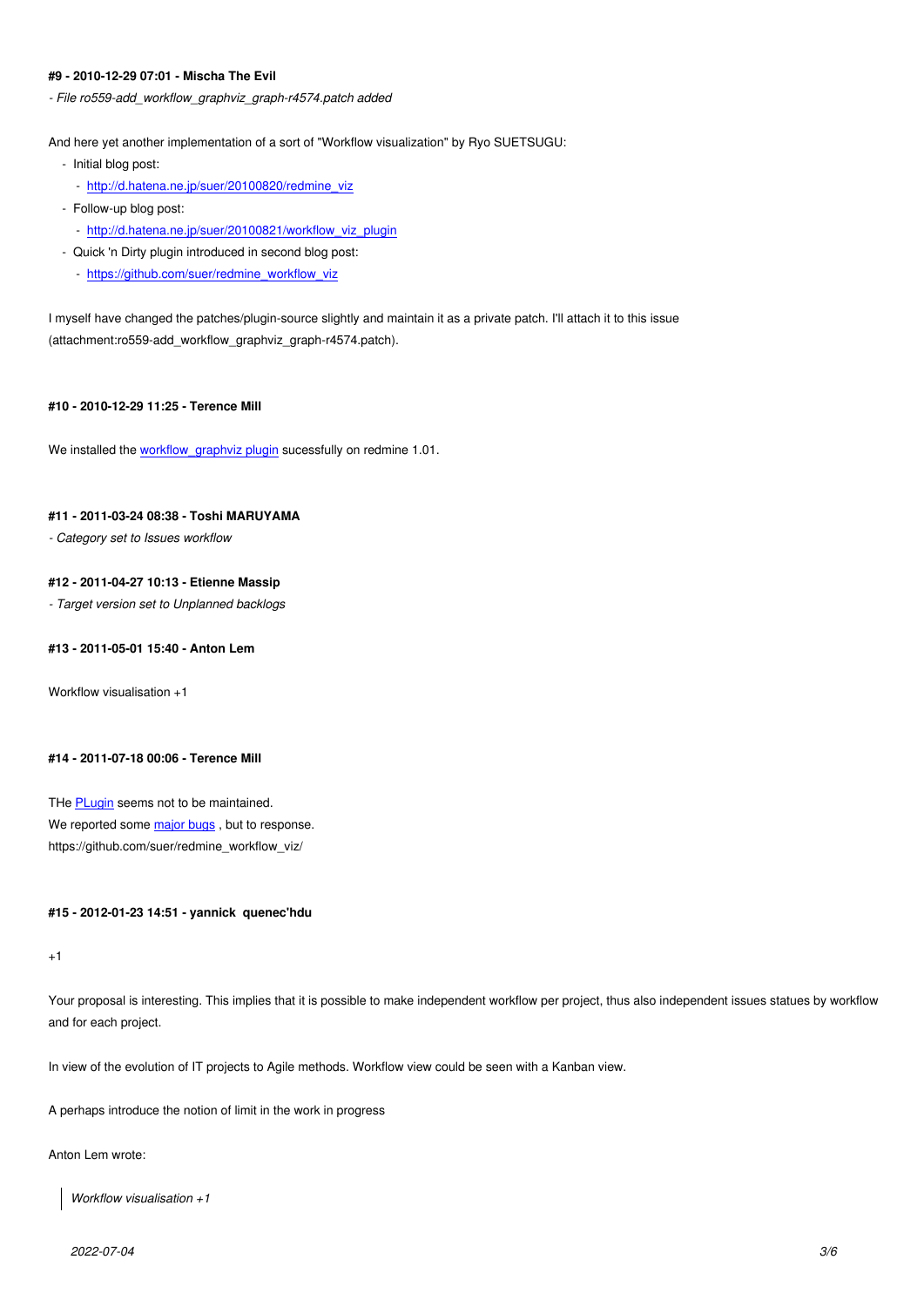#### **#16 - 2012-08-22 19:46 - @ go2null**

Geordee Naliyath wrote:

*Here are some suggestions to enhance workflow:*

*1. Ability to hide unused statuses in workflow definition*

*At applications level we create many statuses and use only the appropriate ones for creating different workflows. This*

*creates large number of options when we are at workflow definition screen and it's very difficult to work with or understand*

*the workflows. We can do either of the following two options to make workflow definitions easier.*

*a. Use AJAX to hide unused statuses*

*b. Create ability to add/remove statuses for a particular workflow from the global set*

This seems to be covers by Feature #8050, due in  $v2.1.0$ .

#### **#17 - 2012-08-24 22:38 - Anonymous**

+1 I think it is very interesting

#### **#18 - 2012-12-21 01:03 - Mikołaj Milej**

*- File workflows.jpg added*

Everything's fine, everyone is happy, after adding #8050 redmine is better but ...

We have 16 trackers and ~23 roles which makes 368 pages with individual workflows!! Happy clicking!! Many of them should be empty (role not allowed do change status in tracker) or they would be the same (eg. Team Leaders, 3d designer and texture artist - similar role). So there would be many copy&paste which of course makes bugs and eats your time.

What's more. I've added new tracker then I've to set permissions for all team leaders which makes ~6 pages (but it could be something else, for all roles :D).

In my opinion, there should be sth like "template workflow" which you can assing for role. For eg. 10 roles need the same workflow so you assign for those roles your "template workflow". When you would like to change it then you have to change only in one place istead of 10!

You added new role, tracker? It's fine! Select or modify one of your defined "template worklow" and it's done (instead of walk through 368 pages ...)!

+100 for that feature and those requested in this issue ;]

workflows.jpg

#### **#19 - 2013-02-12 23:48 - Terence Mill**

related: Graphviz of ticket dependencies issue relations network view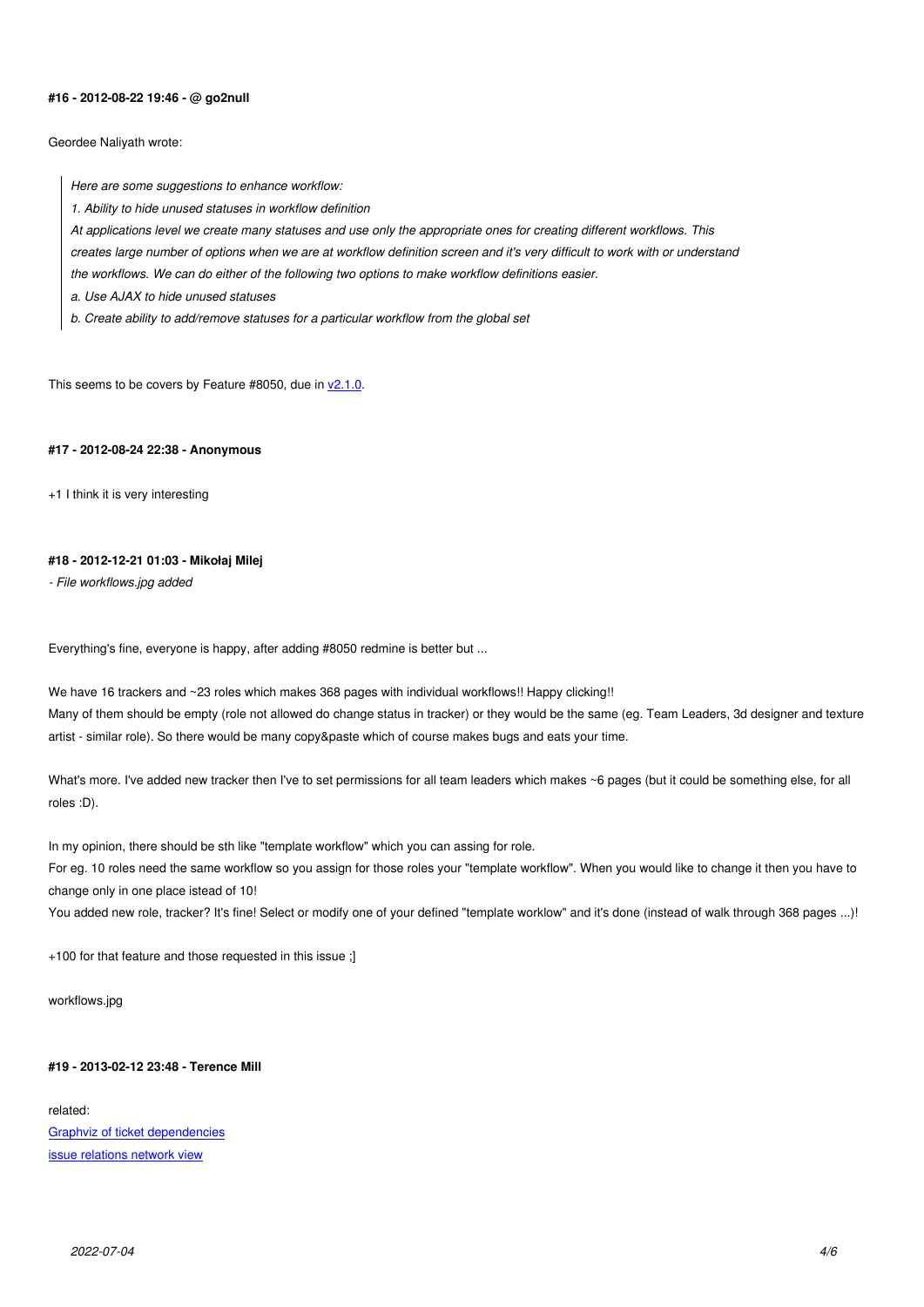Terence Mill wrote:

*related: Graphviz of ticket dependencies issue relations network view*

Uh[m? Both links point to the same is](http://www.redmine.org/issues/12647)sue. Was this expected?

#### **#21 - 2013-02-13 10:44 - Terence Mill**

Daniel Felix wrote:

*Terence Mill wrote:*

*related: Graphviz of ticket dependencies*

*issue relations network view*

*[Uhm? Both links point to the same](http://www.redmine.org/issues/12647) issue. Was this expected?*

Sry, fixed

# **#22 - 2013-02-26 19:32 - Pavel Lautsevich**

+1 It very useful when i use Jira. So, i want this feature in Redmine!

#### **#23 - 2013-02-27 12:07 - Benjamin Jeanjean**

+1 ! Would be a really nice addition for Redmine !

# **#24 - 2013-04-24 11:04 - Francesco V**

+1

# **#25 - 2014-07-25 00:00 - Daniel Ritz**

A plugin for workflow enhancements in early stages. Currently only does a visualization with D3: https://github.com/dr-itz/redmine\_workflow\_enhancements

# **[#26 - 2014-10-05 22:29 - Daniel Ritz](https://github.com/dr-itz/redmine_workflow_enhancements)**

Daniel Ritz wrote:

 $\overline{\phantom{a}}$